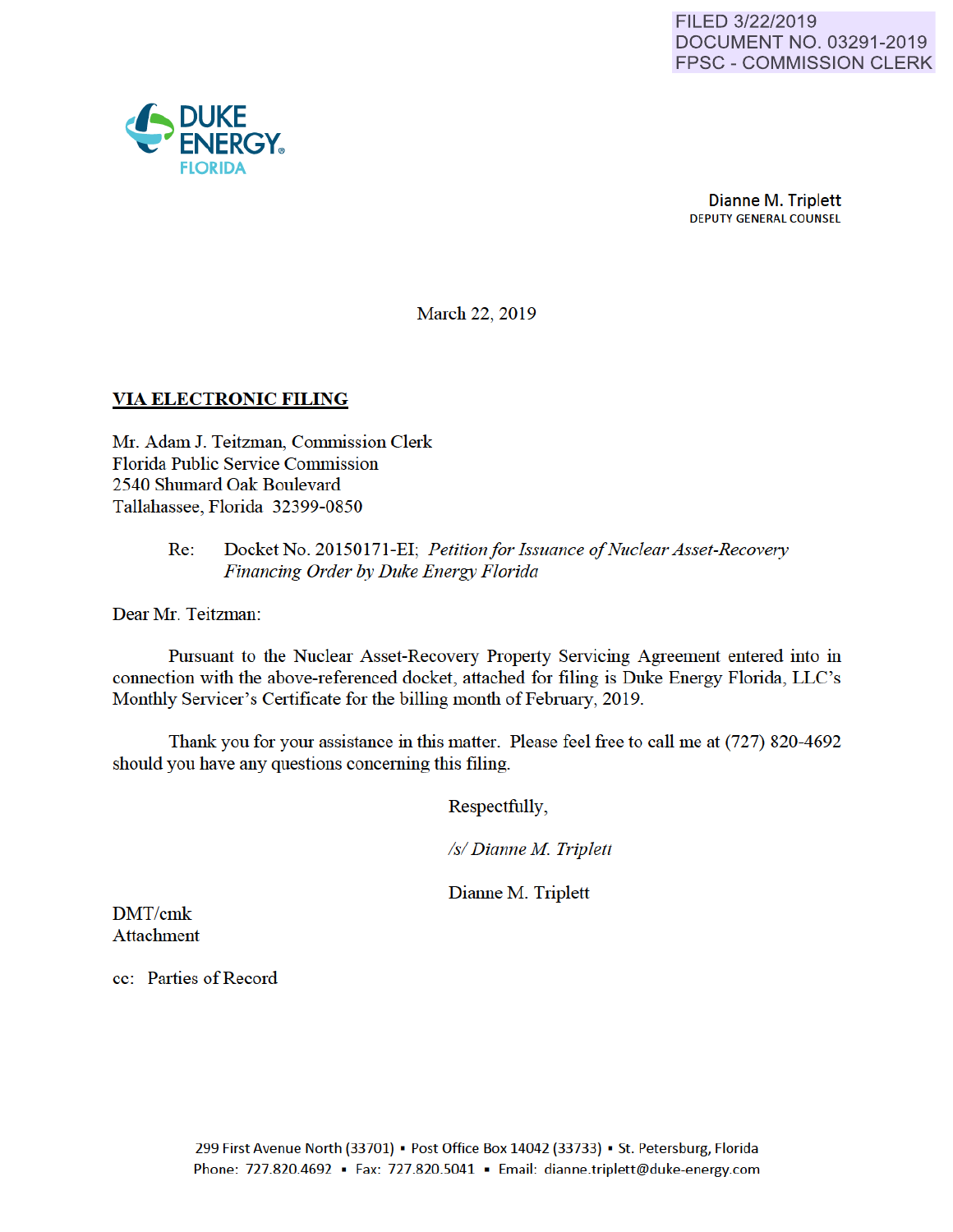# **CERTIFICATE OF SERVICE**

I HEREBY CERTIFY that a true and correct copy of the foregoing has been furnished via electronic mail to the following this  $22<sup>nd</sup>$  day of March, 2019.

|                                             | /s/ Dianne M. Triplett            |  |  |
|---------------------------------------------|-----------------------------------|--|--|
|                                             | Attorney                          |  |  |
|                                             |                                   |  |  |
| Theresa Tan                                 | C. Rehwinkel / J. Kelly           |  |  |
| Office of the General Counsel               | Office of Public Counsel          |  |  |
| Florida Public Service Commission           | c/o The Florida Legislature       |  |  |
| 2540 Shumard Oak Blvd.                      | 111 West Madison Street, Room 812 |  |  |
| Tallahassee, FL 32399-0850                  | Tallahassee, FL 32399-1400        |  |  |
| ltan@psc.state.fl.us                        | kelly.jr@leg.state.fl.us          |  |  |
|                                             | rehwinkel.charles@leg.state.fl.us |  |  |
| Jon C. Moyle, Jr. / Karen A. Putnal         |                                   |  |  |
| 118 North Gadsden Street                    | James W. Brew                     |  |  |
| Tallahassee, FL 32301                       | 1025 Thomas Jefferson Street, NW  |  |  |
| jmoyle@moylelaw.com                         | Eighth Floor, West Tower          |  |  |
| kputnal@moylelaw.com                        | Washington, DC 20007-5201         |  |  |
|                                             | jbrew@smxblaw.com                 |  |  |
| Robert Scheffel Wright / John T. LaVia, III |                                   |  |  |
| 1300 Thomaswood Drive                       |                                   |  |  |
| Tallahassee, FL 32308                       |                                   |  |  |
| schef@gbwlegal.com                          |                                   |  |  |
| jlavia@gbwlegal.com                         |                                   |  |  |
|                                             |                                   |  |  |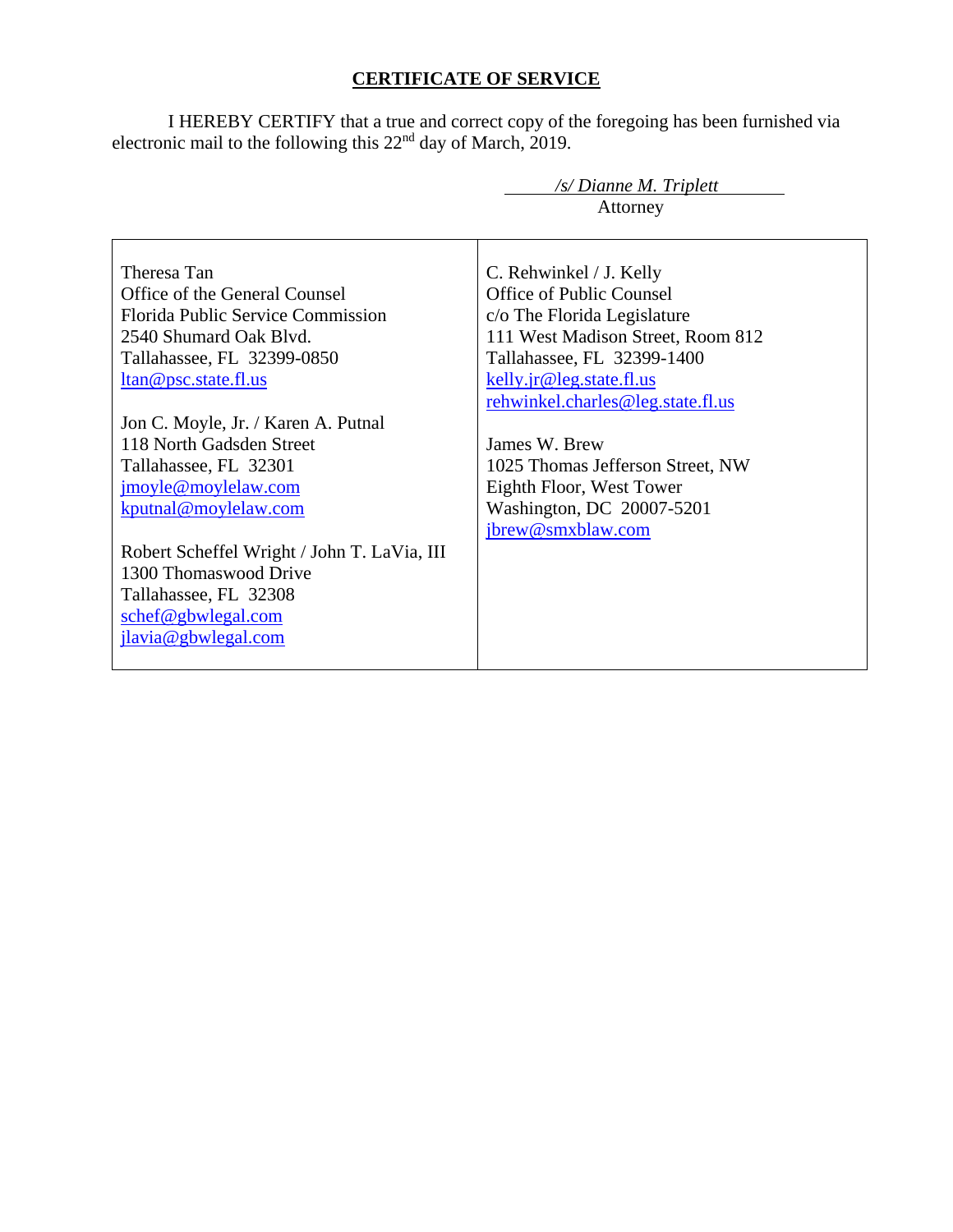## MONTHLY SERVICER'S CERTIFICATE

#### DUKE ENERGY FLORIDA PROJECT FINANCE, LLC

#### \$1,294,290,000 Series A Senior Secured Nuclear Asset-Recovery Bonds

Pursuant to SECTION 3.01(b) of the Nuclear Asset-Recovery Property Servicing Agreement dated as of June 22, 2016 by and between Duke Energy Florida, Inc., as Servicer, and Duke Energy Florida Project Finance, LLC, as Issuer (the "Servicing Agreement"), the Servicer does hereby certify as follows:

Capitalized terms used but not defined in this Monthly Servicer's Certificate have their respective meanings as set forth in the Servicing Agreement. References herein to certain sections and subsections are references to the respective sections or subsections of the Servicing Agreement.

Current BILLING MONTH: February 2019

#### Current BILLING MONTH: 1/29/2019 - 2/26/2019

| <b>Standard Billing for prior BILLING MONTH: January 2019</b>  |                     |       |
|----------------------------------------------------------------|---------------------|-------|
| <b>Residential Total Billed</b>                                | \$<br>188,485,700   |       |
| Residential NUCLEAR ASSET-RECOVERY CHARGE ("NARC") Billed      | 3,546,566           | 1.88% |
|                                                                |                     |       |
| General Service Non-Demand Total Billed                        | 19,270,783          |       |
| General Service Non-Demand NARC Billed                         | 281,733             | 1.46% |
|                                                                |                     |       |
| General Service Billed                                         | 1,558,706           |       |
| General Service NARC Billed                                    | 24,835              | 1.59% |
|                                                                |                     |       |
| General Service Demand Total Billed                            | 94,793,804          |       |
| General Service Demand NARC Billed                             | 1,829,743           | 1.93% |
|                                                                |                     |       |
| Curtailable Total Billed                                       | 979,385             |       |
| <b>Curtailable NARC Billed</b>                                 | 15,841              | 1.62% |
|                                                                |                     |       |
| Interruptible Total Billed                                     | 9,430,054           |       |
| Interruptible NARC Billed                                      | 225,656             | 2.39% |
| Lighting Total Billed                                          |                     |       |
| <b>Lighting NARC Billed</b>                                    | 2,261,002<br>12,594 |       |
|                                                                |                     | 0.56% |
| YTD Net Write-offs as a % of Total Billed Revenue (see Note 1) |                     |       |
| Non-Residential Class Customer Write-offs                      |                     |       |
| Residential Class Customer Write-offs                          |                     |       |
| <b>Total Write-offs</b>                                        | 0.24%               |       |
|                                                                |                     |       |
| <b>Aggregate NARC Collections (see Note 2)</b>                 |                     |       |
| <b>Total NARC Remitted for Current BILLING MONTH</b>           |                     |       |
| <b>Residential NARC Collected</b>                              |                     |       |
| General Service Non-Demand NARC Collected                      | \$<br>3,387,000     |       |
| <b>General Service NARC Collected</b>                          | 269,304             |       |
| General Service Demand NARC Collected                          | 23,812              |       |
| Curtailable NARC Collected                                     | 1,747,361           |       |
| Interruptible NARC Collected                                   | 14,741<br>215,444   |       |
| <b>Lighting NARC Collected</b>                                 | 11,906              |       |
| <b>Sub-Total of NARC Collected</b>                             | \$<br>5,669,568     |       |
|                                                                |                     |       |
| <b>Total Current NARC Collected and Remitted</b>               | \$<br>5,669,568     |       |
|                                                                |                     |       |